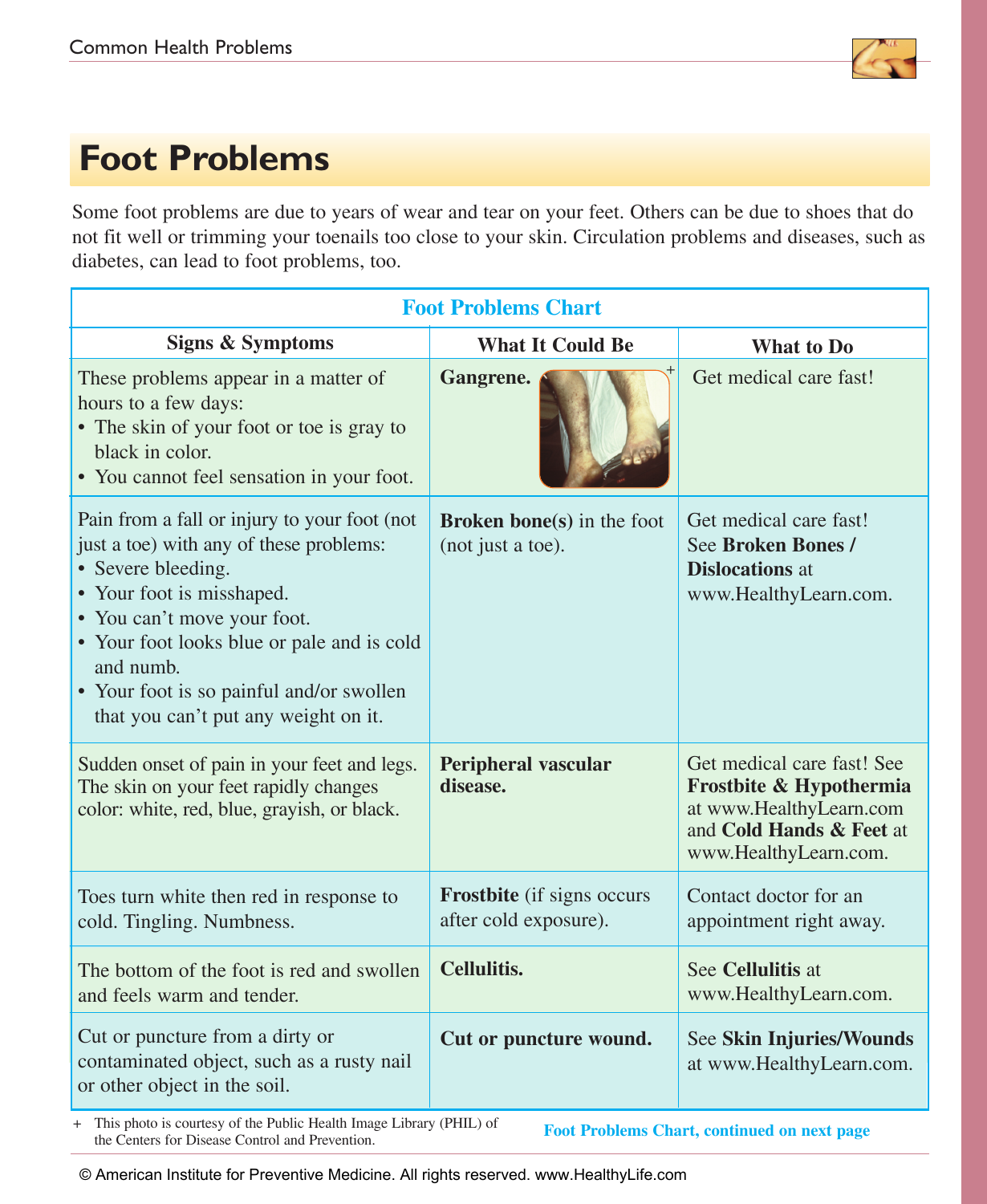

### *Foot Problems, Continued*

| <b>Foot Problems Chart</b>                                                                                                                                                     |                                                                                                           |                                                                               |  |
|--------------------------------------------------------------------------------------------------------------------------------------------------------------------------------|-----------------------------------------------------------------------------------------------------------|-------------------------------------------------------------------------------|--|
| <b>Signs &amp; Symptoms</b>                                                                                                                                                    | <b>What It Could Be</b>                                                                                   | What to Do                                                                    |  |
| A foot wound with: Fever; redness,<br>tenderness, or warmth; swelling; pain;<br>and/or pus.                                                                                    | Infection.                                                                                                | See doctor.                                                                   |  |
| Severe pain in foot joint, often the big<br>toe. The pain is not due to an injury. The<br>joint hurts a lot when anything touches<br>it. The area is red, swollen, and tender. | Gout.                                                                                                     | See doctor.                                                                   |  |
| Joint pain and morning stiffness in joints<br>that lasts more than 1 hour. Fatigue.                                                                                            | Rheumatoid arthritis.                                                                                     | See doctor.                                                                   |  |
| Pain in only one toe after an injury to<br>the toe.                                                                                                                            | Broken or sprained toe.                                                                                   | See Self-Care/Prevention-<br>For Injuries on next page.                       |  |
| Open sores (ulcers) on the toes. Pain on<br>the instep and cold, pale skin color<br>which improves with rest.                                                                  | <b>Buerger's Disease.</b>                                                                                 | See doctor.                                                                   |  |
| Tenderness and pain under the heel bone.                                                                                                                                       | Heel spur.                                                                                                | See doctor.                                                                   |  |
| Moist, soft, red, or gray-white scales on<br>the feet, especially between the toes.<br>Cracked, peeling, dead skin area. Itching.<br>Sometimes small blisters on the feet.     | Athlete's foot.                                                                                           | See Athlete's Foot at<br>www.HealthyLearn.com.                                |  |
| White, brown, or yellow toenail. The nail<br>can thicken, then get soft and weak. It<br>may tear away from the nail bed or look<br>deformed.                                   | <b>Toenail fungus.</b>                                                                                    | See doctor.                                                                   |  |
| Sharp and burning pain on the ball of the<br>foot.                                                                                                                             | Morton's neuroma. This<br>is thickening of nerve<br>tissue, usually between the<br>third and fourth toes. | See Self-Care/Prevention-<br>For Morton's Neuroma at<br>www.HealthyLearn.com. |  |
| <b>Foot Problems Chart, continued on next page</b>                                                                                                                             |                                                                                                           |                                                                               |  |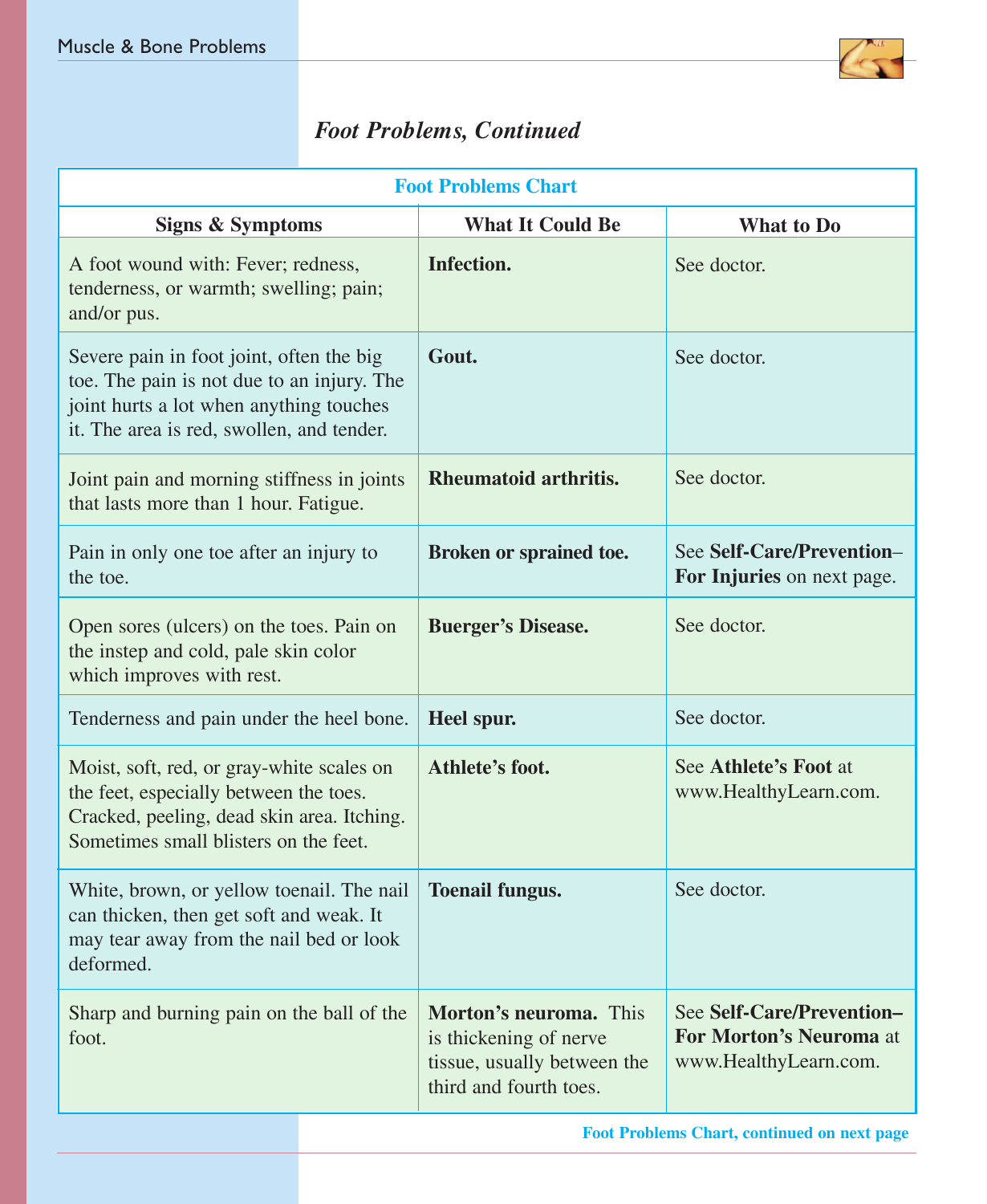

### *Foot Problems, Continued*

| <b>Foot Problems Chart</b>                                                                                                                                                      |                                                                                                |                                                                            |  |
|---------------------------------------------------------------------------------------------------------------------------------------------------------------------------------|------------------------------------------------------------------------------------------------|----------------------------------------------------------------------------|--|
| <b>Signs &amp; Symptoms</b>                                                                                                                                                     | <b>What It Could Be</b>                                                                        | What to Do                                                                 |  |
| Painful growth on the ball or heel of the<br>foot. Black pinholes or spots in the center.                                                                                       | Plantar wart.                                                                                  | See Warts at<br>www.HealthyLearn.com.                                      |  |
| Thickened skin on the ball or heel of the<br>foot. Usually no pain.                                                                                                             | Callus.                                                                                        | See Corns & Calluses at<br>www.HealthyLearn.com.                           |  |
| Discomfort, pain, tenderness, and/or<br>redness under the corner of a toenail and<br>nearby skin.                                                                               | Ingrown toenail.                                                                               | See Ingrown Toenails at<br>www.HealthyLearn.com.                           |  |
| The big toe points inward or outward. A<br>bony bulge at side of the big toe.<br>Thickened skin. Possible fluid build-up<br>near the big toe. Stiffness or pain.                | <b>Bunion.</b>                                                                                 | See Self-Care/Prevention-<br>For Bunions on next page.                     |  |
| Thickened skin on tops of and between<br>toes where rubbing is constant. Feels hard<br>to the touch and looks round. Small, clear<br>spot (hen's eye) may appear in the center. | Corn.                                                                                          | See Corns & Calluses at<br>www.HealthyLearn.com.                           |  |
| Pain between the heel and the ball of the<br>foot. Often this is due to walking,<br>running, or putting weight on the foot.                                                     | <b>Planter Fasciitis.</b> This is a<br>problem with ligaments<br>and tissues in the foot arch. | See Self-Care/Prevention-<br><b>For Plantar Fasciitis on</b><br>next page. |  |
| Red, sometimes fluid-filled sores caused<br>by shoes that rub the foot.                                                                                                         | <b>Blisters.</b>                                                                               | See Self-Care/Prevention-<br>For Blisters on next page.                    |  |
| Charley horse or muscle spasm in the<br>foot. Often, this occurs at bedtime.                                                                                                    | Foot cramp.                                                                                    | See Self-Care/Prevention-<br>For Foot Cramps on next<br>page.              |  |
| Curled or claw-like position in a toe<br>(usually the 2nd toe). A corn forms on the<br>top of the toe. Pain.                                                                    | Hammertoe.                                                                                     | See Self-Care/Prevention-<br>For Hammertoes on next<br>page.               |  |

{*Note:* If you have diabetes or circulation problems, contact your doctor for any foot problems.}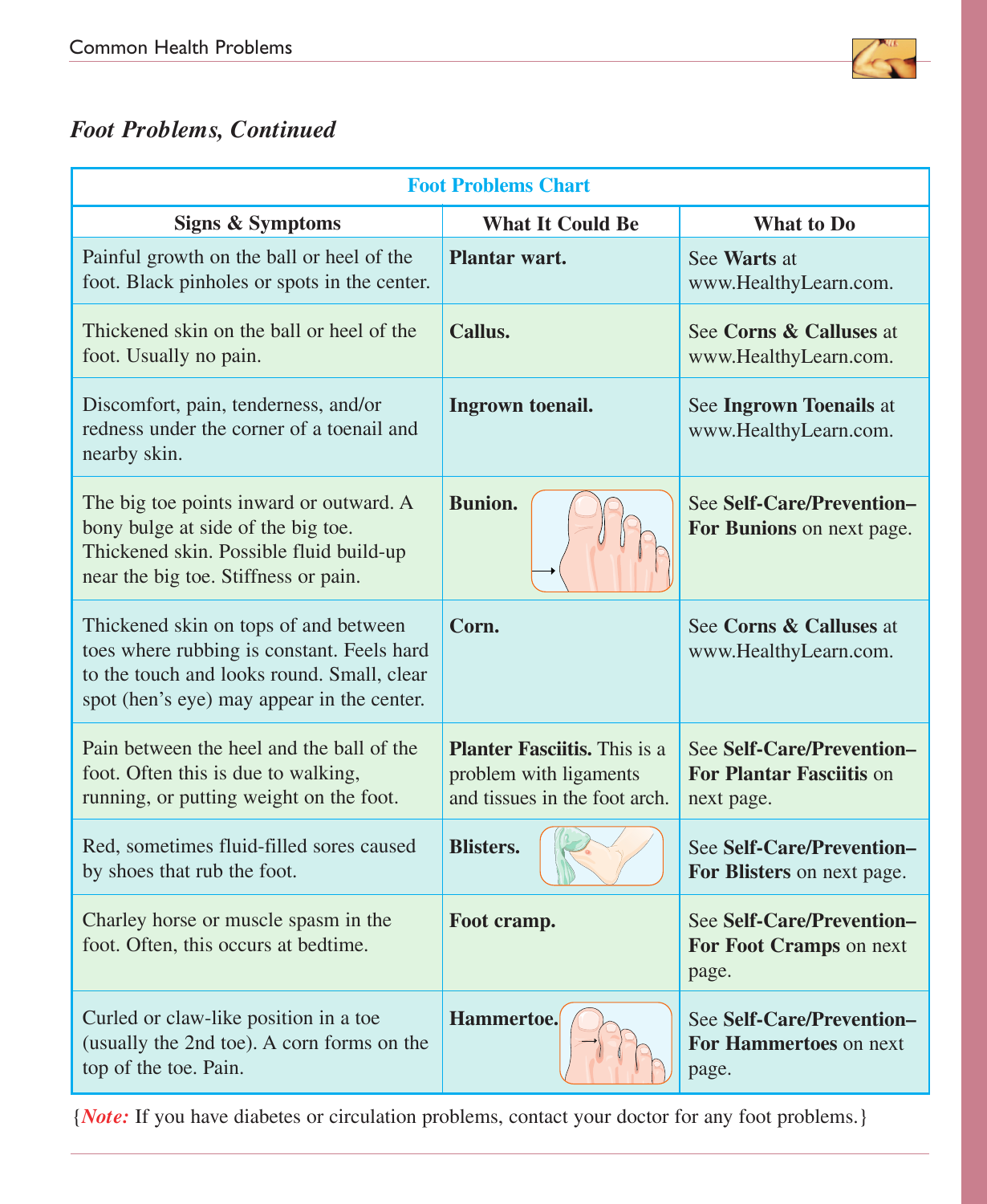See also, **Self-Care / Prevention** for:

- **n Athlete's Foot** at www. HealthyLearn.com.
- n **Cold Hands & Feet** at www.HealthyLearn.com.
- n **Corns & Calluses** at www.HealthyLearn.com.

**n** Skin Injuries/Wounds at www.Healthy Learn.com.

**n Ingrown Toenails** at www.HealthyLearn.com.

**n Splinters** at www. HealthyLearn.com.



*If you have diabetes or circulation problems, contact your doctor for any foot problem.*

### *Foot Problems, Continued*

## **Self-Care / Prevention**

#### **For Blisters**

- Don't break a blister. If it breaks on its own, apply an antibacterial spray or ointment and cover with a bandage or sterile dressing.
- Don't cut away or pull off the broken blister's loose skin. This protects the new skin below it.

#### **For Bunions**

- Don't wear high heels or shoes with narrow toes.
- $\blacksquare$  Wear sandals.
- $\blacksquare$  Use moleskin or padding to separate overlapped toes.
- **n** Try arch supports to reduce pressure.
- Use ring-shaped pads over a bunion.
- $\blacksquare$  Cut out an old pair of shoes to wear in the house.
- soak your feet in warm water.
- $\blacksquare$  If needed, take an over-the-counter pain reliever as directed.

### **For Foot Cramps**

- $\blacksquare$  Stretch the foot muscles.
- n Pull the foot back into a flexed position.
- $\blacksquare$  Push the foot into the floor.

#### **For Heel Spurs**

- Use a cushion or heel cup under the heel.
- Do not jog or run. Avoid prolonged standing.
- $\blacksquare$  Lose weight, if overweight.
- $\blacksquare$  Roll a tennis ball under ball of the foot.
- Put ice on the heel for 10 minutes. Remove it for 10 minutes. Repeat many times.
- If needed, take an over-the-counter pain reliever as directed.